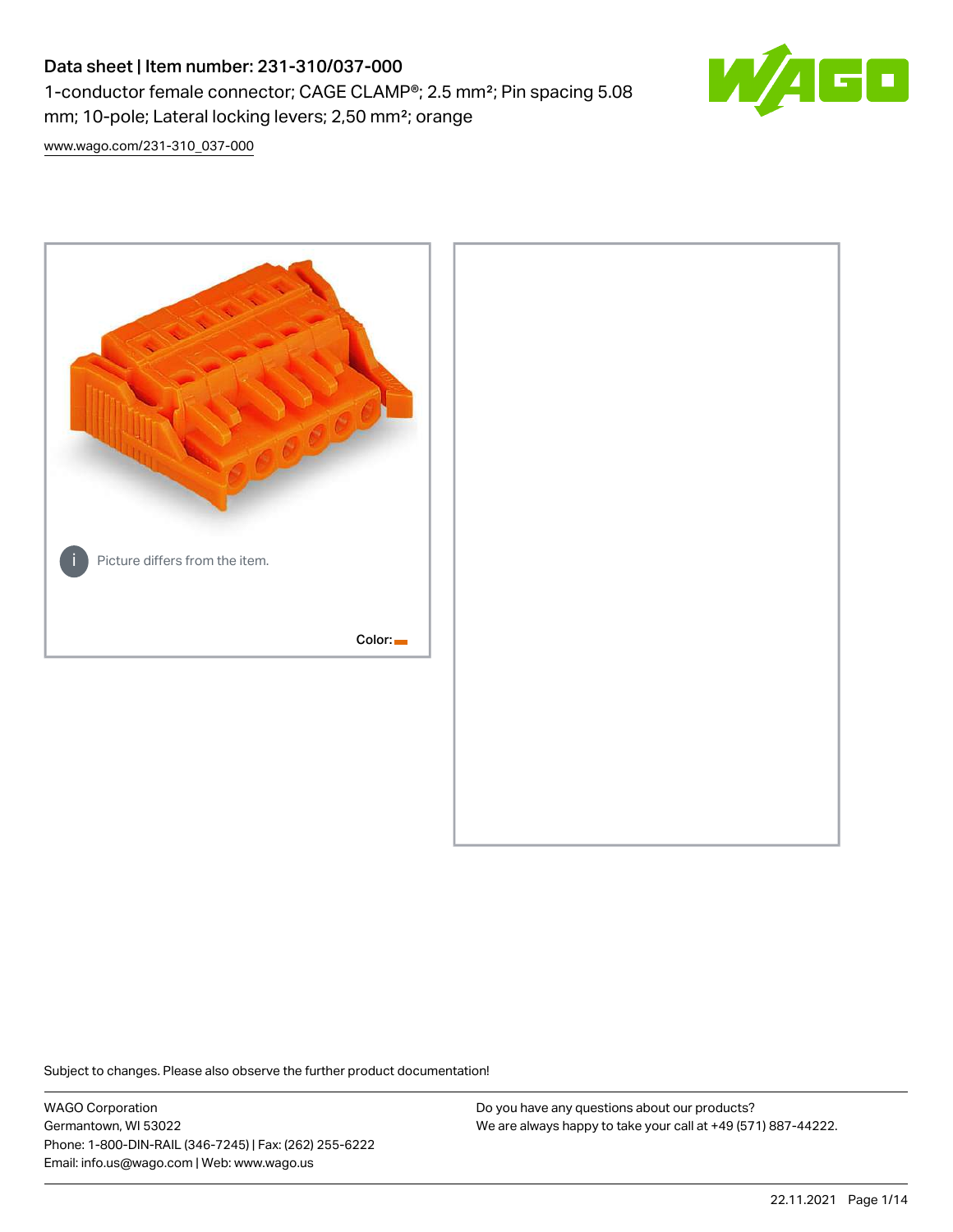

Dimensions in mm

L = pole no. x pin spacing

2- to 3-pole female connectors – one latch only

#### Item description

- **Universal connection for all conductor types**
- Easy cable pre-assembly and on-unit wiring via vertical and horizontal CAGE CLAMP<sup>®</sup> actuation  $\blacksquare$
- $\blacksquare$ Integrated test ports
- $\blacksquare$ With coding fingers

Subject to changes. Please also observe the further product documentation! Data

WAGO Corporation Germantown, WI 53022 Phone: 1-800-DIN-RAIL (346-7245) | Fax: (262) 255-6222 Email: info.us@wago.com | Web: www.wago.us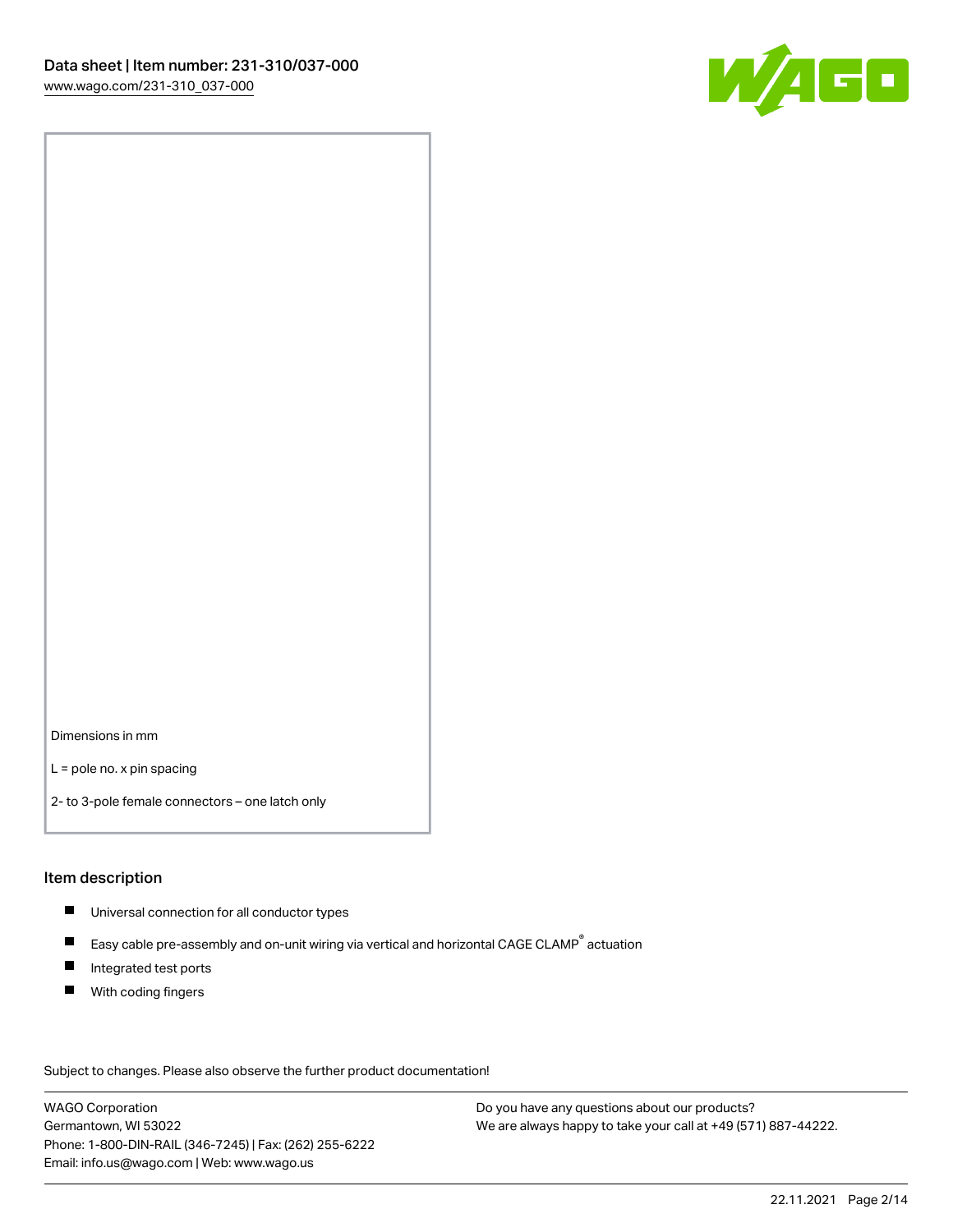

### Data Notes

| Safety information 1 | The MCS-MULTI CONNECTION SYSTEM includes connectors<br>without breaking capacity in accordance with DIN EN 61984. When<br>used as intended, these connectors must not be connected<br>/disconnected when live or under load. The circuit design should<br>ensure header pins, which can be touched, are not live when<br>unmated. |
|----------------------|-----------------------------------------------------------------------------------------------------------------------------------------------------------------------------------------------------------------------------------------------------------------------------------------------------------------------------------|
| Variants:            | Gold-plated or partially gold-plated contact surfaces<br>Other versions (or variants) can be requested from WAGO Sales or<br>configured at https://configurator.wago.com/                                                                                                                                                         |

#### Electrical data

### IEC Approvals

| Ratings per                 | IEC/EN 60664-1                                                        |
|-----------------------------|-----------------------------------------------------------------------|
| Rated voltage (III / 3)     | 320 V                                                                 |
| Rated surge voltage (III/3) | 4 <sub>k</sub> V                                                      |
| Rated voltage (III/2)       | 320 V                                                                 |
| Rated surge voltage (III/2) | 4 <sub>k</sub> V                                                      |
| Nominal voltage (II/2)      | 630 V                                                                 |
| Rated surge voltage (II/2)  | 4 <sub>k</sub> V                                                      |
| Rated current               | 16A                                                                   |
| Legend (ratings)            | $(III / 2)$ $\triangle$ Overvoltage category III / Pollution degree 2 |

#### UL Approvals

| Approvals per                  | UL 1059 |
|--------------------------------|---------|
| Rated voltage UL (Use Group B) | 300 V   |
| Rated current UL (Use Group B) | 15 A    |
| Rated voltage UL (Use Group D) | 300 V   |
| Rated current UL (Use Group D) | 10 A    |

## Ratings per UL

| Rated voltage UL 1977 | 300 V |
|-----------------------|-------|
| Rated current UL 1977 |       |

#### CSA Approvals

Approvals per CSA

Subject to changes. Please also observe the further product documentation!

| <b>WAGO Corporation</b>                                | Do you have any questions about our products?                 |
|--------------------------------------------------------|---------------------------------------------------------------|
| Germantown, WI 53022                                   | We are always happy to take your call at +49 (571) 887-44222. |
| Phone: 1-800-DIN-RAIL (346-7245)   Fax: (262) 255-6222 |                                                               |
| Email: info.us@wago.com   Web: www.wago.us             |                                                               |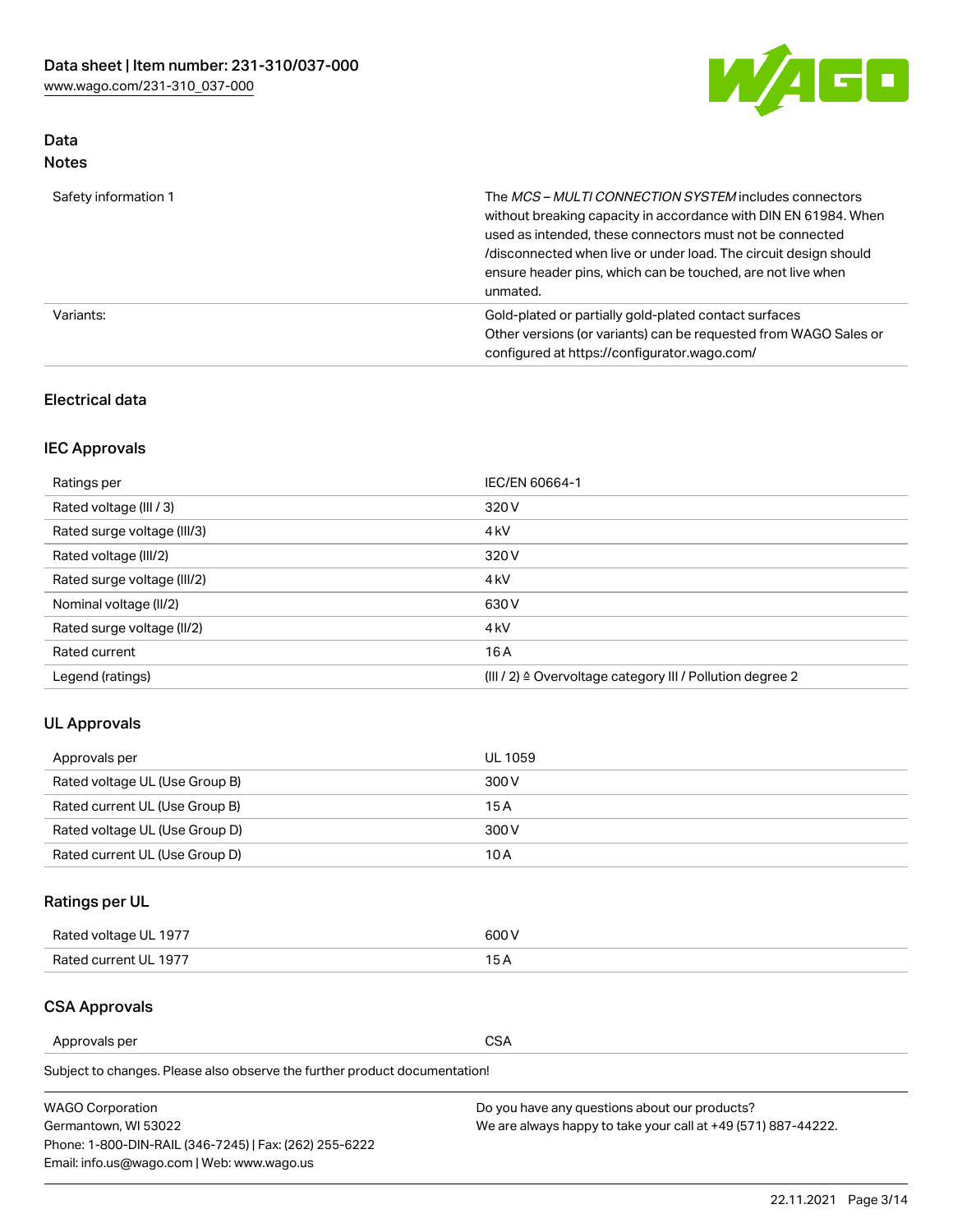[www.wago.com/231-310\\_037-000](http://www.wago.com/231-310_037-000)



| Rated voltage CSA (Use Group B) | 300 V |
|---------------------------------|-------|
| Rated current CSA (Use Group B) | 15 A  |
| Rated voltage CSA (Use Group D) | 300 V |
| Rated current CSA (Use Group D) | 10 A  |

#### Connection data

| Total number of connection points | 10 |
|-----------------------------------|----|
| Total number of potentials        | 10 |
| Number of connection types        |    |
| Number of levels                  |    |

#### Connection 1

| Connection technology                             | CAGE CLAMP®                             |
|---------------------------------------------------|-----------------------------------------|
| Actuation type                                    | Operating tool                          |
| Solid conductor                                   | $0.08$ 2.5 mm <sup>2</sup> / 28  12 AWG |
| Fine-stranded conductor                           | $0.082.5$ mm <sup>2</sup> / 28  12 AWG  |
| Fine-stranded conductor; with insulated ferrule   | $0.251.5$ mm <sup>2</sup>               |
| Fine-stranded conductor; with uninsulated ferrule | $0.252.5$ mm <sup>2</sup>               |
| Strip length                                      | $89$ mm / 0.31  0.35 inch               |
| Number of poles                                   | 10                                      |
| Conductor entry direction to mating direction     | 0°                                      |
|                                                   |                                         |

## Physical data

| Pin spacing | 5.08 mm / 0.2 inch   |
|-------------|----------------------|
| Width       | 67.4 mm / 2.654 inch |
| Height      | 14.3 mm / 0.563 inch |
| Depth       | 29.6 mm / 1.165 inch |

#### Plug-in connection

| Contact type (pluggable connector) | Female connector/socket |
|------------------------------------|-------------------------|
| Connector (connection type)        | for conductor           |
| Mismating protection               | No                      |
| Locking of plug-in connection      | locking lever           |

### Material data

Color contracts and contracts of the contracts of the contracts of the contracts of the contracts of the contracts of the contracts of the contracts of the contracts of the contracts of the contracts of the contracts of th

Subject to changes. Please also observe the further product documentation! Material group I

| <b>WAGO Corporation</b>                                | Do you have any questions about our products?                 |
|--------------------------------------------------------|---------------------------------------------------------------|
| Germantown, WI 53022                                   | We are always happy to take your call at +49 (571) 887-44222. |
| Phone: 1-800-DIN-RAIL (346-7245)   Fax: (262) 255-6222 |                                                               |
| Email: info.us@wago.com   Web: www.wago.us             |                                                               |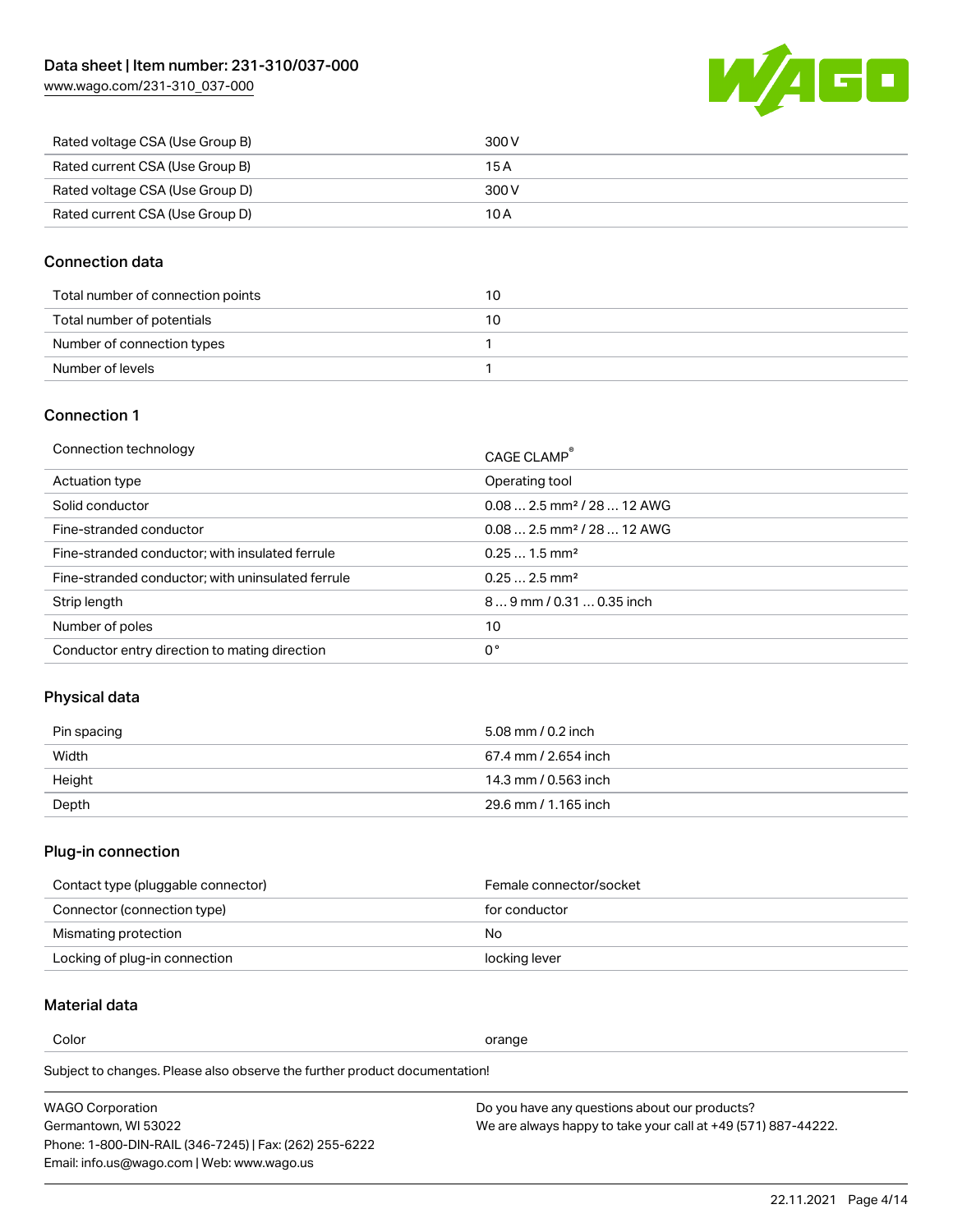[www.wago.com/231-310\\_037-000](http://www.wago.com/231-310_037-000)



| Material group              |                                   |
|-----------------------------|-----------------------------------|
| Insulation material         | Polyamide (PA66)                  |
| Flammability class per UL94 | V <sub>0</sub>                    |
| Clamping spring material    | Chrome nickel spring steel (CrNi) |
| Contact material            | Copper alloy                      |
| Contact plating             | tin-plated                        |
| Fire load                   | 0.301 MJ                          |
| Weight                      | 19.7 g                            |
|                             |                                   |

## Environmental requirements

| Limit temperature range<br>. | . +85 °Ր<br>-60 |  |
|------------------------------|-----------------|--|
|------------------------------|-----------------|--|

#### Commercial data

| Product Group         | 3 (Multi Conn. System) |
|-----------------------|------------------------|
| PU (SPU)              | 25 Stück               |
| Packaging type        | box                    |
| Country of origin     | <b>DE</b>              |
| <b>GTIN</b>           | 4044918348188          |
| Customs tariff number | 8536694040             |

## Approvals / Certificates

#### Country specific Approvals

| Logo                  | Approval                                                                   | <b>Additional Approval Text</b> | Certificate<br>name |
|-----------------------|----------------------------------------------------------------------------|---------------------------------|---------------------|
|                       | CB<br>DEKRA Certification B.V.                                             | IEC 61984                       | NL-39756            |
|                       | <b>CSA</b><br><b>DEKRA Certification B.V.</b>                              | C22.2                           | 1466354             |
| EMA                   | <b>KEMA/KEUR</b><br>DEKRA Certification B.V.                               | EN 61984                        | 2190761.01          |
| <b>Ship Approvals</b> |                                                                            |                                 |                     |
| Logo                  | Approval                                                                   | <b>Additional Approval Text</b> | Certificate<br>name |
|                       | <b>ABS</b>                                                                 |                                 | $19 -$              |
|                       | Subject to changes. Please also observe the further product documentation! |                                 |                     |

| <b>WAGO Corporation</b>                                | Do you have any questions about our products?                 |
|--------------------------------------------------------|---------------------------------------------------------------|
| Germantown, WI 53022                                   | We are always happy to take your call at +49 (571) 887-44222. |
| Phone: 1-800-DIN-RAIL (346-7245)   Fax: (262) 255-6222 |                                                               |
| Email: info.us@wago.com   Web: www.wago.us             |                                                               |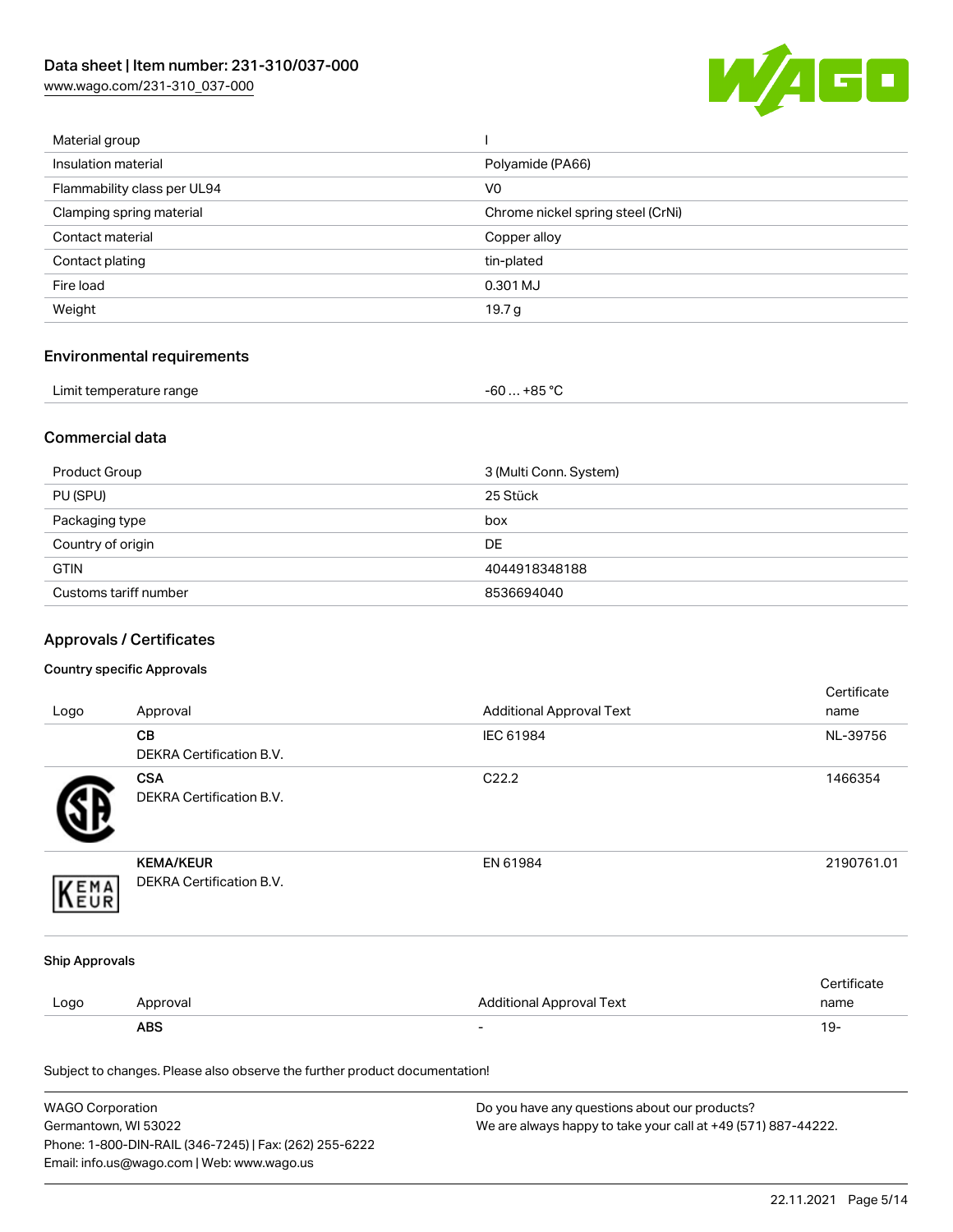

American Bureau of Shipping HG1869876-



PDA

| <b>UL-Approvals</b>                          |                                                                            |                                                                                           |                              |
|----------------------------------------------|----------------------------------------------------------------------------|-------------------------------------------------------------------------------------------|------------------------------|
| Logo                                         | Approval                                                                   | <b>Additional Approval Text</b>                                                           | Certificate<br>name          |
|                                              | <b>UL</b><br>UL International Germany GmbH                                 | <b>UL 1977</b>                                                                            | E45171                       |
|                                              | <b>UR</b><br>Underwriters Laboratories Inc.                                | UL 1059                                                                                   | E45172                       |
| Counterpart                                  |                                                                            |                                                                                           |                              |
|                                              | Item no.231-640<br>Male connector; 10-pole; Pin spacing 5.08 mm; orange    |                                                                                           | www.wago.com/231-640         |
|                                              | Item no.231-340/001-000                                                    | Male header; 10-pole; THT; 1.0 x 1.0 mm solder pin; straight; pin spacing 5.08 mm; orange | www.wago.com/231-340/001-000 |
|                                              | Item no.231-540/001-000                                                    | Male header; 10-pole; THT; 1.0 x 1.0 mm solder pin; angled; pin spacing 5.08 mm; orange   | www.wago.com/231-540/001-000 |
| <b>Optional accessories</b><br>Strain relief |                                                                            |                                                                                           |                              |
| Strain relief housing                        |                                                                            |                                                                                           |                              |
|                                              | Item no.: 232-640<br>Strain relief housing; orange                         |                                                                                           | www.wago.com/232-640         |
| <b>Insulations stops</b>                     |                                                                            |                                                                                           |                              |
| Insulation stop                              |                                                                            |                                                                                           |                              |
|                                              | Item no.: 231-672<br>Insulation stop; 0.75 - 1 mm <sup>2</sup> ; dark gray |                                                                                           | www.wago.com/231-672         |
|                                              | Subject to changes. Please also observe the further product documentation! |                                                                                           |                              |

WAGO Corporation Germantown, WI 53022 Phone: 1-800-DIN-RAIL (346-7245) | Fax: (262) 255-6222 Email: info.us@wago.com | Web: www.wago.us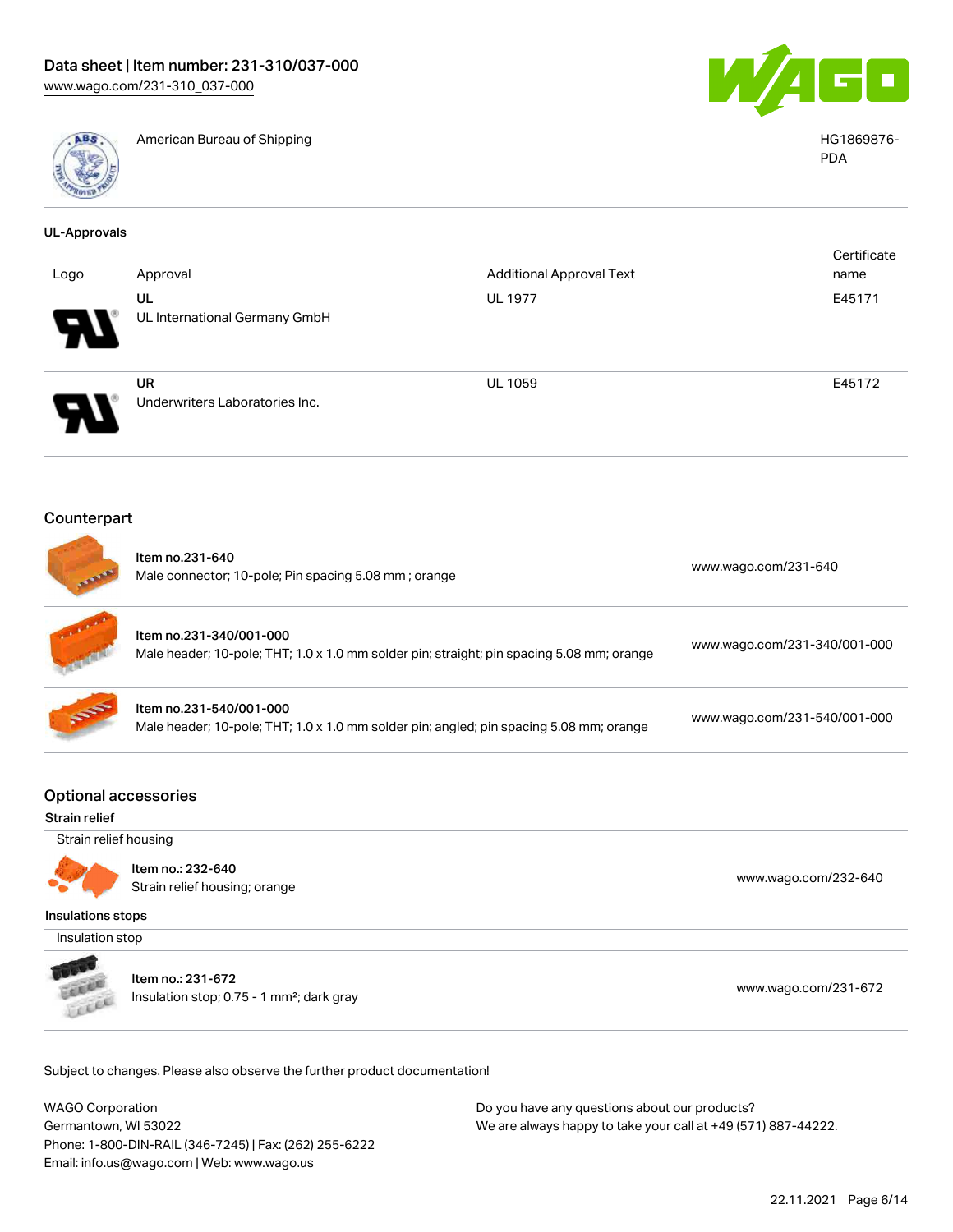



Item no.: 231-670 Insulation stop; 0.08-0.2 mm² / 0.2 mm² "s"; white

[www.wago.com/231-670](http://www.wago.com/231-670)

|                     | Item no.: 231-671<br>Insulation stop; 0.25 - 0.5 mm <sup>2</sup> ; light gray                                                                                      | www.wago.com/231-671             |
|---------------------|--------------------------------------------------------------------------------------------------------------------------------------------------------------------|----------------------------------|
| Marking accessories |                                                                                                                                                                    |                                  |
| Marking strip       |                                                                                                                                                                    |                                  |
|                     | Item no.: 210-331/508-103                                                                                                                                          |                                  |
|                     | Marking strips; as a DIN A4 sheet; MARKED; 1-12 (200x); Height of marker strip: 2.3 mm/0.091 in; Strip<br>length 182 mm; Horizontal marking; Self-adhesive; white  | www.wago.com/210-331<br>/508-103 |
|                     | Item no.: 210-331/508-104                                                                                                                                          |                                  |
|                     | Marking strips; as a DIN A4 sheet; MARKED; 13-24 (200x); Height of marker strip: 2.3 mm/0.091 in; Strip<br>length 182 mm; Horizontal marking; Self-adhesive; white | www.wago.com/210-331<br>/508-104 |
|                     | Item no.: 210-332/508-202                                                                                                                                          |                                  |
|                     | Marking strips; as a DIN A4 sheet; MARKED; 1-16 (160x); Height of marker strip: 3 mm; Strip length 182<br>mm; Horizontal marking; Self-adhesive; white             | www.wago.com/210-332<br>/508-202 |
|                     | Item no.: 210-332/508-204                                                                                                                                          |                                  |
|                     | Marking strips; as a DIN A4 sheet; MARKED; 17-32 (160x); Height of marker strip: 3 mm; Strip length<br>182 mm; Horizontal marking; Self-adhesive; white            | www.wago.com/210-332<br>/508-204 |
|                     | Item no.: 210-332/508-206                                                                                                                                          |                                  |
|                     | Marking strips; as a DIN A4 sheet; MARKED; 33-48 (160x); Height of marker strip: 3 mm; Strip length<br>182 mm; Horizontal marking; Self-adhesive; white            | www.wago.com/210-332<br>/508-206 |
|                     | Item no.: 210-332/508-205                                                                                                                                          |                                  |
|                     | Marking strips; as a DIN A4 sheet; MARKED; 1-32 (80x); Height of marker strip: 3 mm; Strip length 182<br>mm; Horizontal marking; Self-adhesive; white              | www.wago.com/210-332<br>/508-205 |
| Jumpers             |                                                                                                                                                                    |                                  |
| Jumper              |                                                                                                                                                                    |                                  |
|                     | Item no.: 231-905<br>Jumper; for conductor entry; 5-way; insulated; gray                                                                                           | www.wago.com/231-905             |
|                     | Item no.: 231-903<br>Jumper; for conductor entry; 3-way; insulated; gray                                                                                           | www.wago.com/231-903             |
|                     |                                                                                                                                                                    |                                  |
|                     | Item no.: 231-907                                                                                                                                                  |                                  |
|                     | Jumper; for conductor entry; 7-way; insulated; gray                                                                                                                | www.wago.com/231-907             |
|                     | Item no.: 231-910<br>Jumper; for conductor entry; 10-way; insulated; gray                                                                                          | www.wago.com/231-910             |

WAGO Corporation Germantown, WI 53022 Phone: 1-800-DIN-RAIL (346-7245) | Fax: (262) 255-6222 Email: info.us@wago.com | Web: www.wago.us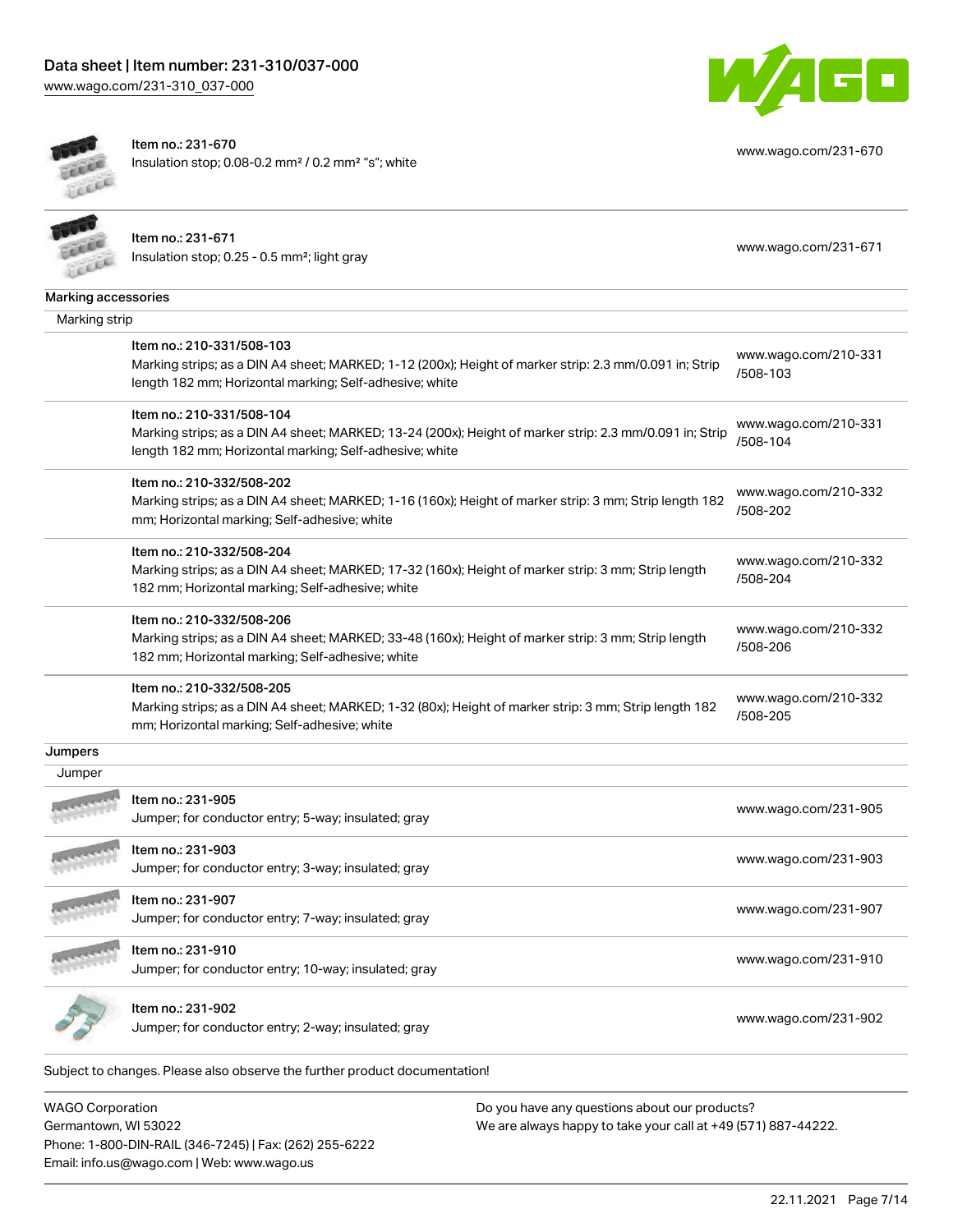#### Data sheet | Item number: 231-310/037-000

[www.wago.com/231-310\\_037-000](http://www.wago.com/231-310_037-000)



| Item no.: 209-130<br>Operating tool; suitable for 264, 280 and 281 Series; 1-way; of insulating material; white        | www.wago.com/209-130 |
|------------------------------------------------------------------------------------------------------------------------|----------------------|
|                                                                                                                        |                      |
|                                                                                                                        |                      |
| Item no.: 209-132<br>Operating tool; for connecting comb-style jumper bar; 2-way; of insulating material               | www.wago.com/209-132 |
| Item no.: 231-159<br>Operating tool; natural                                                                           | www.wago.com/231-159 |
| Item no.: 231-231<br>Combination operating tool; red                                                                   | www.wago.com/231-231 |
| Item no.: 231-131<br>Operating tool; made of insulating material; 1-way; loose; white                                  | www.wago.com/231-131 |
| Item no.: 231-291<br>Operating tool; made of insulating material; 1-way; loose; red                                    | www.wago.com/231-291 |
| Item no.: 280-432<br>Operating tool; made of insulating material; 2-way; white                                         | www.wago.com/280-432 |
| Item no.: 280-434<br>Operating tool; made of insulating material; 4-way                                                | www.wago.com/280-434 |
| Item no.: 280-437<br>Operating tool; made of insulating material; 7-way                                                | www.wago.com/280-437 |
| Item no.: 280-440<br>Operating tool; made of insulating material; 10-way                                               | www.wago.com/280-440 |
| Item no.: 280-435<br>Operating tool; made of insulating material; 5-way; gray                                          | www.wago.com/280-435 |
| Item no.: 280-436<br>Operating tool; made of insulating material; 6-way                                                | www.wago.com/280-436 |
| Item no.: 280-438<br>Operating tool; made of insulating material; 8-way                                                | www.wago.com/280-438 |
| Item no.: 280-433<br>Operating tool; made of insulating material; 3-way                                                | www.wago.com/280-433 |
|                                                                                                                        |                      |
|                                                                                                                        |                      |
| Item no.: 216-101<br>Ferrule; Sleeve for 0.5 mm <sup>2</sup> / AWG 22; uninsulated; electro-tin plated; silver-colored | www.wago.com/216-101 |
|                                                                                                                        |                      |

Subject to changes. Please also observe the further product documentation!

WAGO Corporation Germantown, WI 53022 Phone: 1-800-DIN-RAIL (346-7245) | Fax: (262) 255-6222 Email: info.us@wago.com | Web: www.wago.us Do you have any questions about our products? We are always happy to take your call at +49 (571) 887-44222.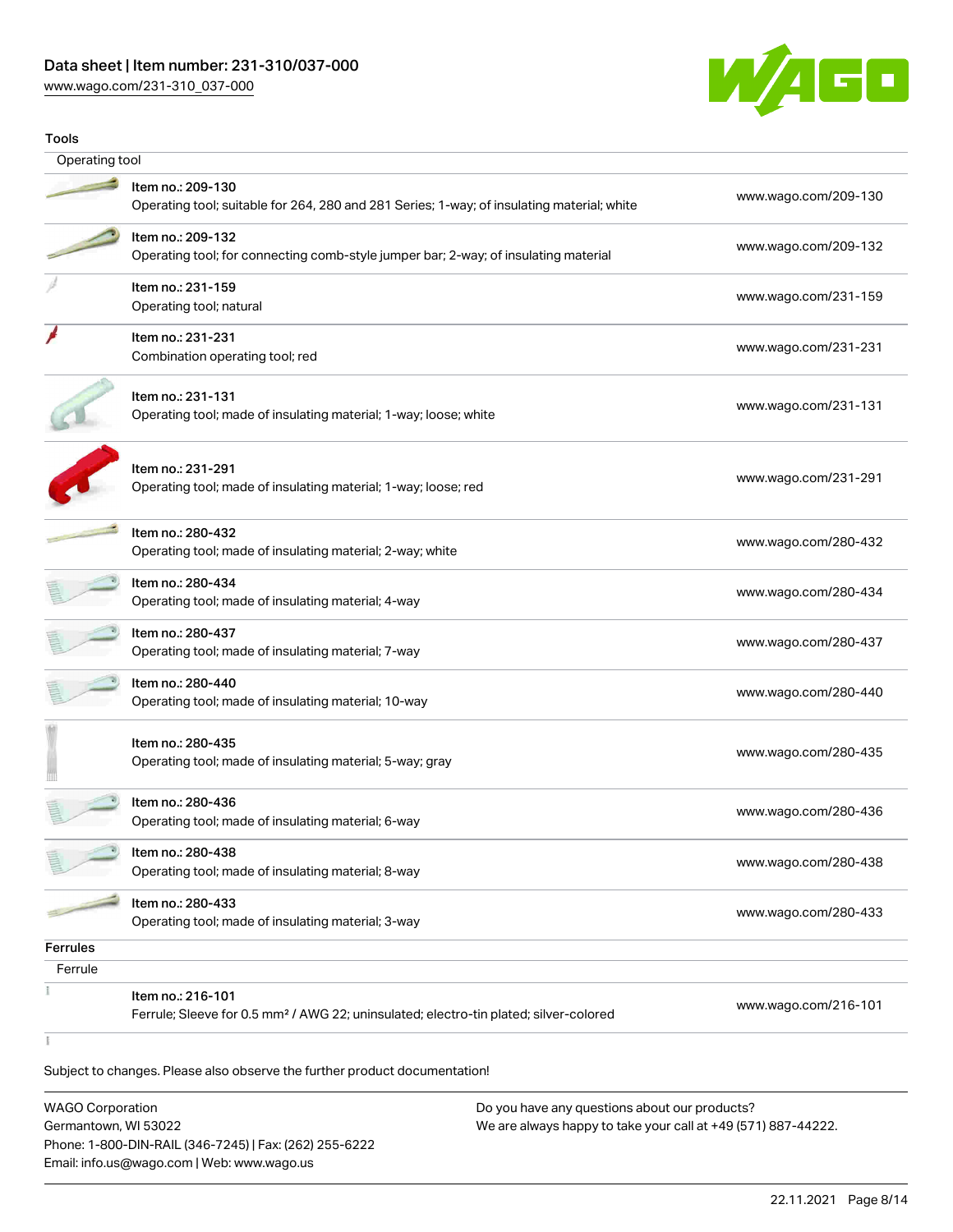### Data sheet | Item number: 231-310/037-000

[www.wago.com/231-310\\_037-000](http://www.wago.com/231-310_037-000)



| Item no.: 216-104<br>Ferrule; Sleeve for 1.5 mm <sup>2</sup> / AWG 16; uninsulated; electro-tin plated; silver-colored                                                             | www.wago.com/216-104 |
|------------------------------------------------------------------------------------------------------------------------------------------------------------------------------------|----------------------|
| Item no.: 216-106<br>Ferrule; Sleeve for 2.5 mm <sup>2</sup> / AWG 14; uninsulated; electro-tin plated; silver-colored                                                             | www.wago.com/216-106 |
| Item no.: 216-102<br>Ferrule; Sleeve for 0.75 mm <sup>2</sup> / AWG 20; uninsulated; electro-tin plated; silver-colored                                                            | www.wago.com/216-102 |
| Item no.: 216-103<br>Ferrule; Sleeve for 1 mm <sup>2</sup> / AWG 18; uninsulated; electro-tin plated                                                                               | www.wago.com/216-103 |
| Item no.: 216-123<br>Ferrule; Sleeve for 1 mm <sup>2</sup> / AWG 18; uninsulated; electro-tin plated; silver-colored                                                               | www.wago.com/216-123 |
| Item no.: 216-122<br>Ferrule; Sleeve for 0.75 mm <sup>2</sup> / AWG 20; uninsulated; electro-tin plated; silver-colored                                                            | www.wago.com/216-122 |
| Item no.: 216-124<br>Ferrule; Sleeve for 1.5 mm <sup>2</sup> / AWG 16; uninsulated; electro-tin plated                                                                             | www.wago.com/216-124 |
| Item no.: 216-142<br>Ferrule; Sleeve for 0.75 mm <sup>2</sup> / 18 AWG; uninsulated; electro-tin plated; electrolytic copper; gastight<br>crimped; acc. to DIN 46228, Part 1/08.92 | www.wago.com/216-142 |
| Item no.: 216-132<br>Ferrule; Sleeve for 0.34 mm <sup>2</sup> / AWG 24; uninsulated; electro-tin plated                                                                            | www.wago.com/216-132 |
| Item no.: 216-121<br>Ferrule; Sleeve for 0.5 mm <sup>2</sup> / AWG 22; uninsulated; electro-tin plated; silver-colored                                                             | www.wago.com/216-121 |
| Item no.: 216-143<br>Ferrule; Sleeve for 1 mm <sup>2</sup> / AWG 18; uninsulated; electro-tin plated; electrolytic copper; gastight<br>crimped; acc. to DIN 46228, Part 1/08.92    | www.wago.com/216-143 |
| Item no.: 216-131<br>Ferrule; Sleeve for 0.25 mm <sup>2</sup> / AWG 24; uninsulated; electro-tin plated; silver-colored                                                            | www.wago.com/216-131 |
| Item no.: 216-141<br>Ferrule; Sleeve for 0.5 mm <sup>2</sup> / 20 AWG; uninsulated; electro-tin plated; electrolytic copper; gastight<br>crimped; acc. to DIN 46228, Part 1/08.92  | www.wago.com/216-141 |
| Item no.: 216-152<br>Ferrule; Sleeve for 0.34 mm <sup>2</sup> / AWG 24; uninsulated; electro-tin plated                                                                            | www.wago.com/216-152 |
| Item no.: 216-203<br>Ferrule; Sleeve for 1 mm <sup>2</sup> / AWG 18; insulated; electro-tin plated; red                                                                            | www.wago.com/216-203 |
| Item no.: 216-202<br>Ferrule; Sleeve for 0.75 mm <sup>2</sup> / 18 AWG; insulated; electro-tin plated; gray                                                                        | www.wago.com/216-202 |
| Item no.: 216-151<br>Ferrule; Sleeve for 0.25 mm <sup>2</sup> / AWG 24; uninsulated; electro-tin plated                                                                            | www.wago.com/216-151 |
| Item no.: 216-204<br>Ferrule; Sleeve for 1.5 mm <sup>2</sup> / AWG 16; insulated; electro-tin plated; black                                                                        | www.wago.com/216-204 |

WAGO Corporation Germantown, WI 53022 Phone: 1-800-DIN-RAIL (346-7245) | Fax: (262) 255-6222 Email: info.us@wago.com | Web: www.wago.us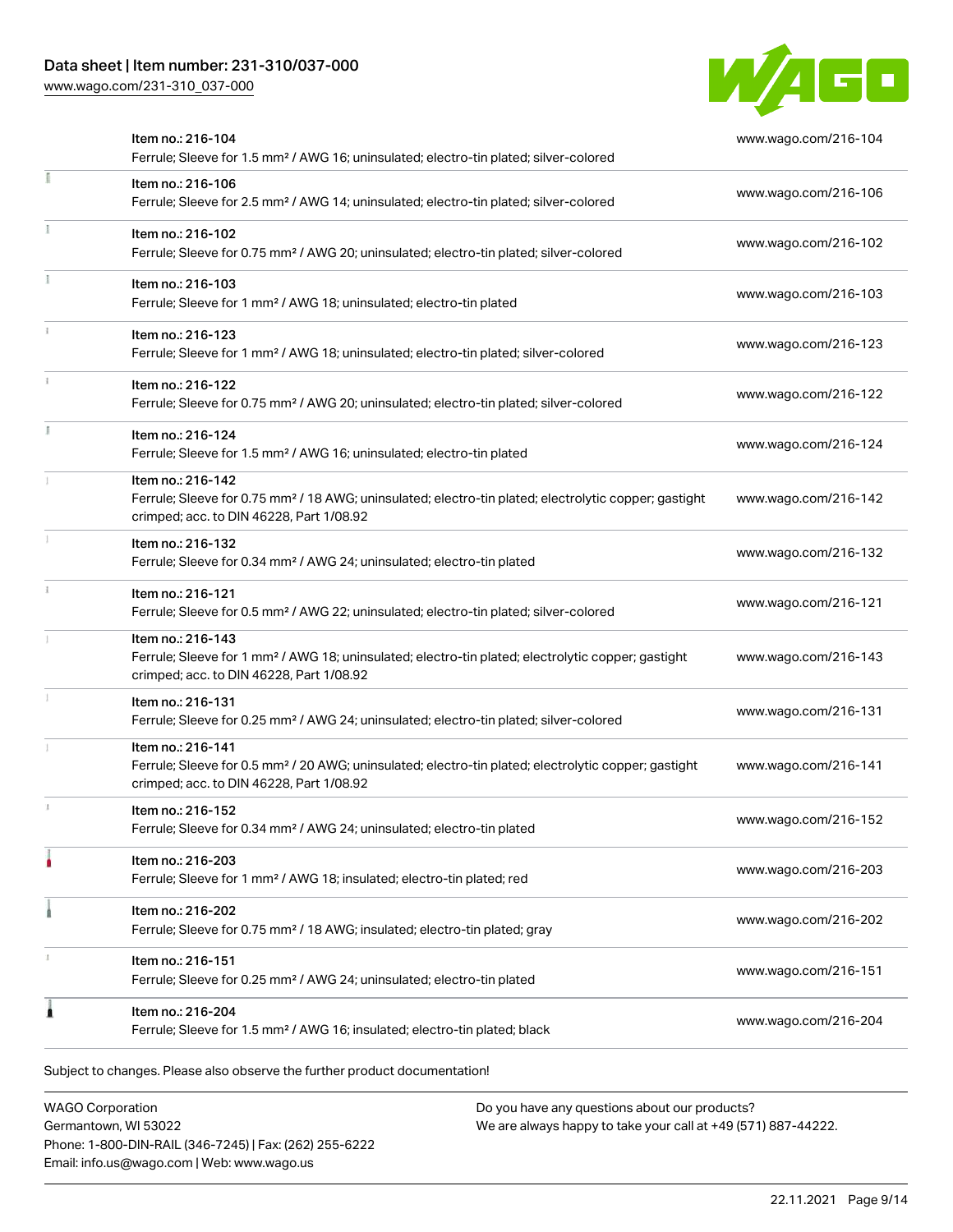### Data sheet | Item number: 231-310/037-000

[www.wago.com/231-310\\_037-000](http://www.wago.com/231-310_037-000)



|                         | Item no.: 216-144<br>Ferrule; Sleeve for 1.5 mm <sup>2</sup> / AWG 16; uninsulated; electro-tin plated; electrolytic copper; gastight<br>crimped; acc. to DIN 46228, Part 1/08.92; silver-colored       | www.wago.com/216-144 |
|-------------------------|---------------------------------------------------------------------------------------------------------------------------------------------------------------------------------------------------------|----------------------|
|                         | Item no.: 216-201<br>Ferrule; Sleeve for 0.5 mm <sup>2</sup> / 20 AWG; insulated; electro-tin plated; white                                                                                             | www.wago.com/216-201 |
|                         | Item no.: 216-223<br>Ferrule; Sleeve for 1 mm <sup>2</sup> / AWG 18; insulated; electro-tin plated; red                                                                                                 | www.wago.com/216-223 |
|                         | Item no.: 216-241<br>Ferrule; Sleeve for 0.5 mm <sup>2</sup> / 20 AWG; insulated; electro-tin plated; electrolytic copper; gastight<br>crimped; acc. to DIN 46228, Part 4/09.90; white                  | www.wago.com/216-241 |
|                         | Item no.: 216-242<br>Ferrule; Sleeve for 0.75 mm <sup>2</sup> / 18 AWG; insulated; electro-tin plated; electrolytic copper; gastight<br>crimped; acc. to DIN 46228, Part 4/09.90; gray                  | www.wago.com/216-242 |
|                         | Item no.: 216-222<br>Ferrule; Sleeve for 0.75 mm <sup>2</sup> / 18 AWG; insulated; electro-tin plated; gray                                                                                             | www.wago.com/216-222 |
|                         | Item no.: 216-221<br>Ferrule; Sleeve for 0.5 mm <sup>2</sup> / 20 AWG; insulated; electro-tin plated; white                                                                                             | www.wago.com/216-221 |
| Â                       | Item no.: 216-224<br>Ferrule; Sleeve for 1.5 mm <sup>2</sup> / AWG 16; insulated; electro-tin plated; black                                                                                             | www.wago.com/216-224 |
|                         | Item no.: 216-243<br>Ferrule; Sleeve for 1 mm <sup>2</sup> / AWG 18; insulated; electro-tin plated; electrolytic copper; gastight crimped; www.wago.com/216-243<br>acc. to DIN 46228, Part 4/09.90; red |                      |
| 1                       | Item no.: 216-244<br>Ferrule; Sleeve for 1.5 mm <sup>2</sup> / AWG 16; insulated; electro-tin plated; electrolytic copper; gastight<br>crimped; acc. to DIN 46228, Part 4/09.90; black                  | www.wago.com/216-244 |
|                         | Item no.: 216-263<br>Ferrule; Sleeve for 1 mm <sup>2</sup> / AWG 18; insulated; electro-tin plated; electrolytic copper; gastight crimped; www.wago.com/216-263<br>acc. to DIN 46228, Part 4/09.90; red |                      |
| Â                       | Item no.: 216-264<br>Ferrule; Sleeve for 1.5 mm <sup>2</sup> / AWG 16; insulated; electro-tin plated; electrolytic copper; gastight<br>crimped; acc. to DIN 46228, Part 4/09.90; black                  | www.wago.com/216-264 |
|                         | Item no.: 216-284<br>Ferrule; Sleeve for 1.5 mm <sup>2</sup> / AWG 16; insulated; electro-tin plated; electrolytic copper; gastight<br>crimped; acc. to DIN 46228, Part 4/09.90; black                  | www.wago.com/216-284 |
|                         | Item no.: 216-262<br>Ferrule; Sleeve for 0.75 mm <sup>2</sup> / 18 AWG; insulated; electro-tin plated; electrolytic copper; gastight<br>crimped; acc. to DIN 46228, Part 4/09.90; gray                  | www.wago.com/216-262 |
|                         | Item no.: 216-301<br>Ferrule; Sleeve for 0.25 mm <sup>2</sup> / AWG 24; insulated; electro-tin plated; yellow                                                                                           | www.wago.com/216-301 |
|                         | Item no.: 216-321<br>Ferrule; Sleeve for 0.25 mm <sup>2</sup> / AWG 24; insulated; electro-tin plated; yellow                                                                                           | www.wago.com/216-321 |
|                         | Item no.: 216-322<br>Ferrule; Sleeve for 0.34 mm <sup>2</sup> / 22 AWG; insulated; electro-tin plated; green                                                                                            | www.wago.com/216-322 |
|                         | Subject to changes. Please also observe the further product documentation!                                                                                                                              |                      |
| <b>WAGO Corporation</b> | Do you have any questions about our products?                                                                                                                                                           |                      |

Germantown, WI 53022 Phone: 1-800-DIN-RAIL (346-7245) | Fax: (262) 255-6222 Email: info.us@wago.com | Web: www.wago.us

have any questions about o<mark>l</mark> We are always happy to take your call at +49 (571) 887-44222.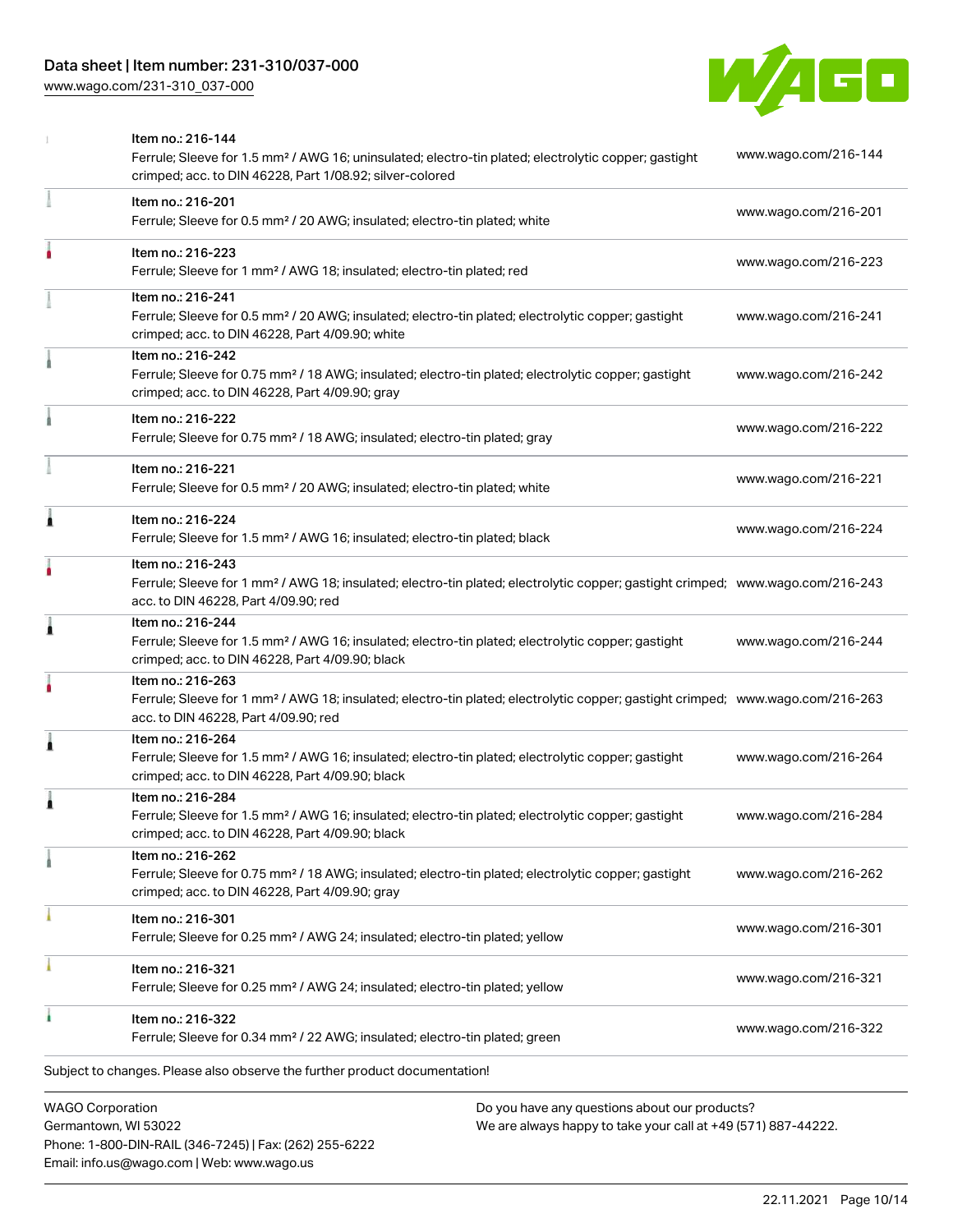Email: info.us@wago.com | Web: www.wago.us



|                                                                                                       | Item no.: 216-302                                                                                 |                                                               |               | www.wago.com/216-302 |  |
|-------------------------------------------------------------------------------------------------------|---------------------------------------------------------------------------------------------------|---------------------------------------------------------------|---------------|----------------------|--|
|                                                                                                       | Ferrule; Sleeve for 0.34 mm <sup>2</sup> / 22 AWG; insulated; electro-tin plated; light turquoise |                                                               |               |                      |  |
| <b>Testing accessories</b><br>Testing accessories                                                     |                                                                                                   |                                                               |               |                      |  |
|                                                                                                       |                                                                                                   |                                                               |               |                      |  |
|                                                                                                       | Item no.: 210-136                                                                                 |                                                               |               | www.wago.com/210-136 |  |
|                                                                                                       | Test plug; 2 mm Ø; with 500 mm cable                                                              |                                                               |               |                      |  |
|                                                                                                       | Item no.: 231-661                                                                                 |                                                               |               | www.wago.com/231-661 |  |
| Test plugs for female connectors; for 5 mm and 5.08 mm pin spacing; 2,50 mm <sup>2</sup> ; light gray |                                                                                                   |                                                               |               |                      |  |
| Cover<br>Cover                                                                                        |                                                                                                   |                                                               |               |                      |  |
|                                                                                                       | Item no.: 231-669                                                                                 |                                                               |               |                      |  |
|                                                                                                       | Lockout caps; for covering unused clamping units; orange                                          |                                                               |               | www.wago.com/231-669 |  |
|                                                                                                       |                                                                                                   |                                                               |               |                      |  |
| <b>Downloads</b>                                                                                      |                                                                                                   |                                                               |               |                      |  |
| Documentation                                                                                         |                                                                                                   |                                                               |               |                      |  |
| <b>Additional Information</b>                                                                         |                                                                                                   |                                                               |               |                      |  |
| Technical explanations                                                                                |                                                                                                   | 2019 Apr 3                                                    | pdf<br>2.0 MB | Download             |  |
|                                                                                                       |                                                                                                   |                                                               |               |                      |  |
|                                                                                                       |                                                                                                   |                                                               |               |                      |  |
| <b>CAD files</b>                                                                                      |                                                                                                   |                                                               |               |                      |  |
| <b>CAE</b> data                                                                                       |                                                                                                   |                                                               |               |                      |  |
|                                                                                                       | EPLAN Data Portal 231-310/037-000                                                                 |                                                               | <b>URL</b>    | Download             |  |
|                                                                                                       | ZUKEN Portal 231-310/037-000                                                                      |                                                               | <b>URL</b>    | Download             |  |
|                                                                                                       | EPLAN Data Portal 231-310/037-000                                                                 |                                                               | <b>URL</b>    | Download             |  |
| CAD data                                                                                              |                                                                                                   |                                                               |               |                      |  |
|                                                                                                       | 2D/3D Models 231-310/037-000                                                                      |                                                               | <b>URL</b>    | Download             |  |
|                                                                                                       | <b>Environmental Product Compliance</b>                                                           |                                                               |               |                      |  |
| <b>Compliance Search</b>                                                                              |                                                                                                   |                                                               |               |                      |  |
|                                                                                                       | Environmental Product Compliance 231-310/037-000                                                  |                                                               | <b>URL</b>    | Download             |  |
|                                                                                                       | Subject to changes. Please also observe the further product documentation!                        |                                                               |               |                      |  |
| <b>WAGO Corporation</b>                                                                               |                                                                                                   | Do you have any questions about our products?                 |               |                      |  |
| Germantown, WI 53022                                                                                  | Phone: 1-800-DIN-RAIL (346-7245)   Fax: (262) 255-6222                                            | We are always happy to take your call at +49 (571) 887-44222. |               |                      |  |
|                                                                                                       |                                                                                                   |                                                               |               |                      |  |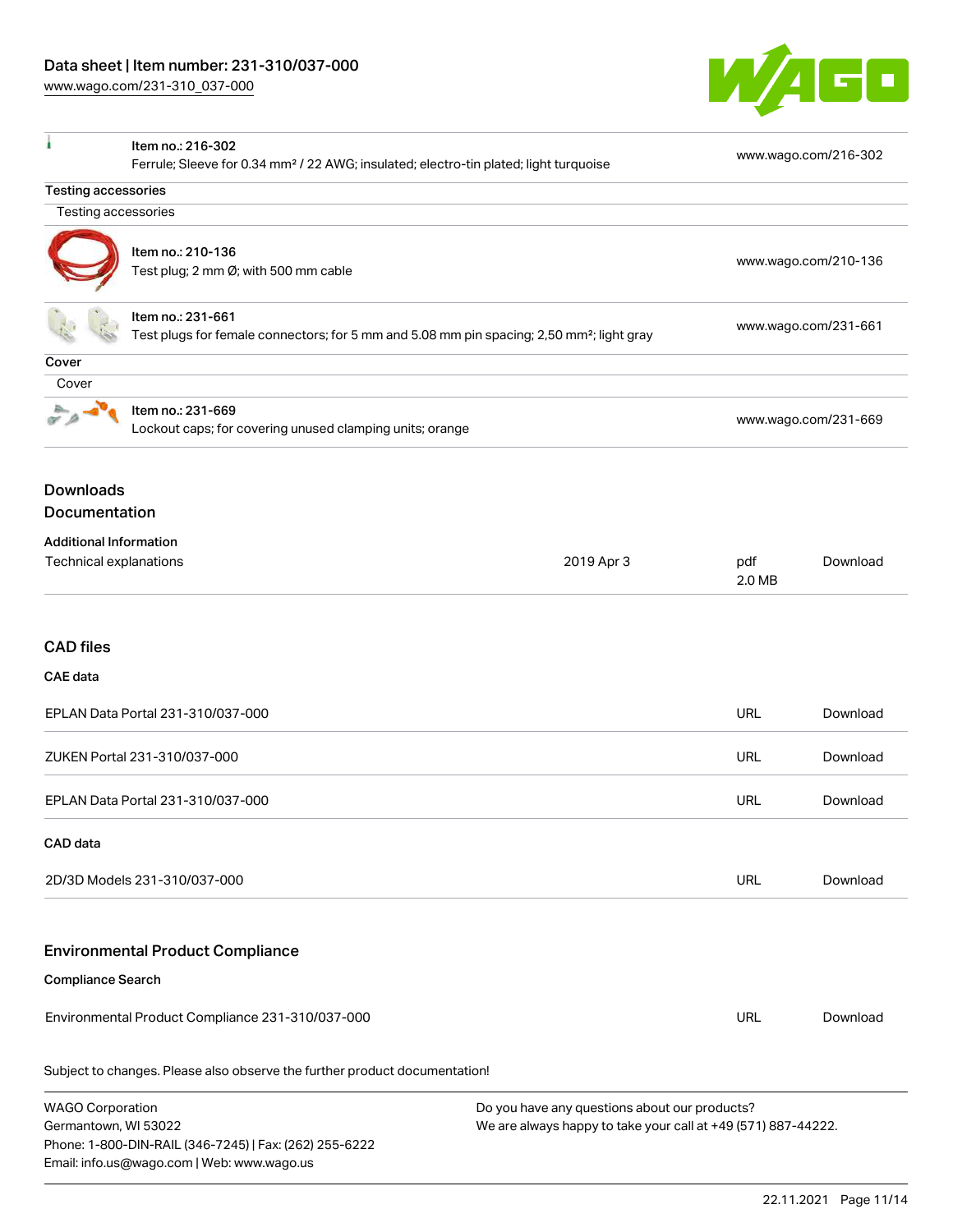

1-conductor female connector; CAGE CLAMP®; 2.5 mm²; Pin spacing 5.08 mm; 10 pole; Lateral locking levers; 2,50 mm²; orange

#### Installation Notes



Inserting a conductor via 3.5 mm screwdriver – CAGE CLAMP® actuation parallel to conductor entry.



Inserting a conductor via 3.5 mm screwdriver – CAGE CLAMP® actuation perpendicular to conductor entry.



Inserting a conductor into CAGE CLAMP® unit via operating lever (231-291).



Inserting a conductor via operating tool.

Subject to changes. Please also observe the further product documentation!

WAGO Corporation Germantown, WI 53022 Phone: 1-800-DIN-RAIL (346-7245) | Fax: (262) 255-6222 Email: info.us@wago.com | Web: www.wago.us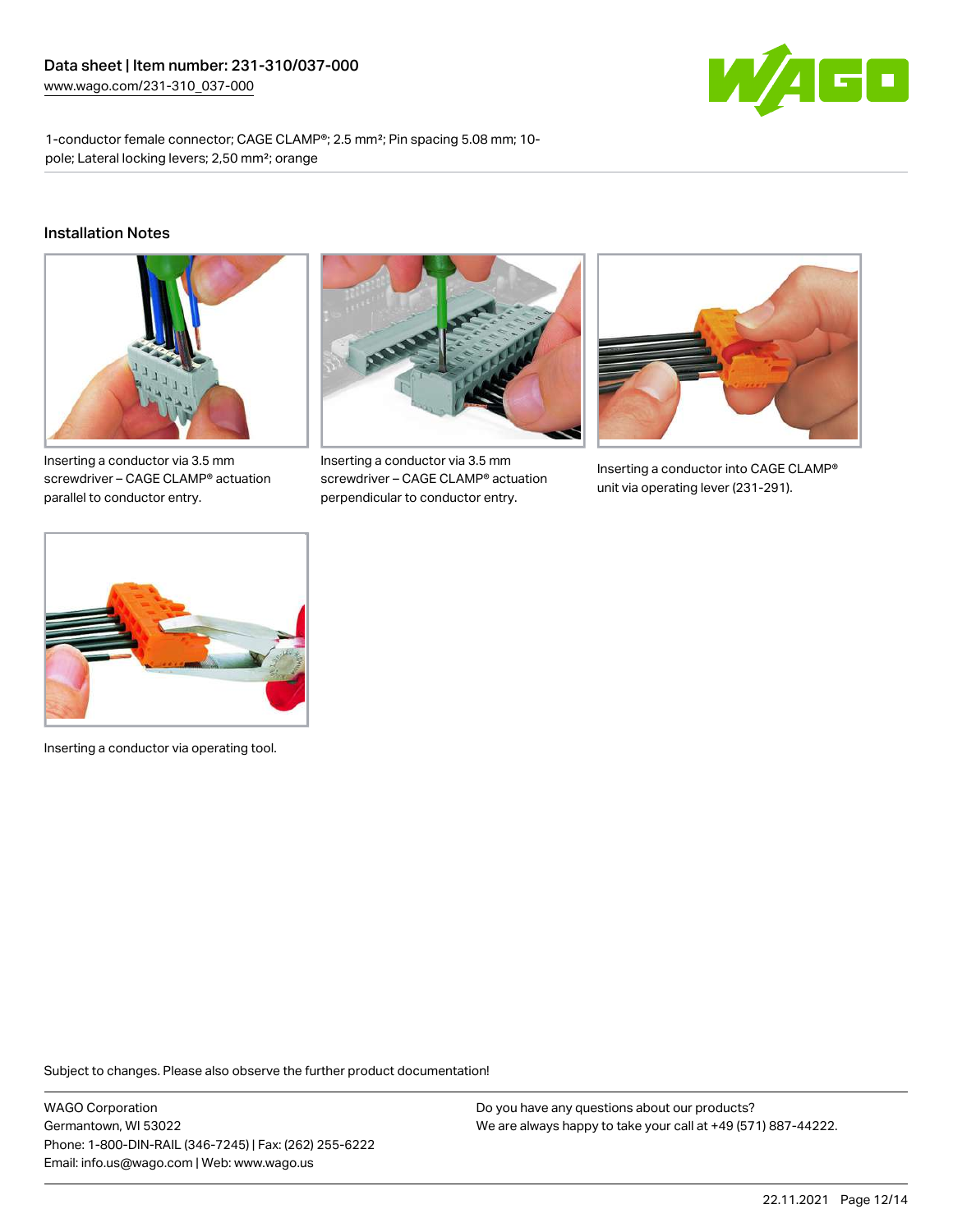



Coding a female connector by removing coding finger(s).



Testing – female connector with CAGE CLAMP®

Integrated test ports for testing perpendicular to conductor entry via 2 or 2.3 mm Ø test plug

#### Installation



Male connector with strain relief plate



Strain relief housing shown with a male connector equipped with CAGE CLAMP®

Subject to changes. Please also observe the further product documentation!

WAGO Corporation Germantown, WI 53022 Phone: 1-800-DIN-RAIL (346-7245) | Fax: (262) 255-6222 Email: info.us@wago.com | Web: www.wago.us